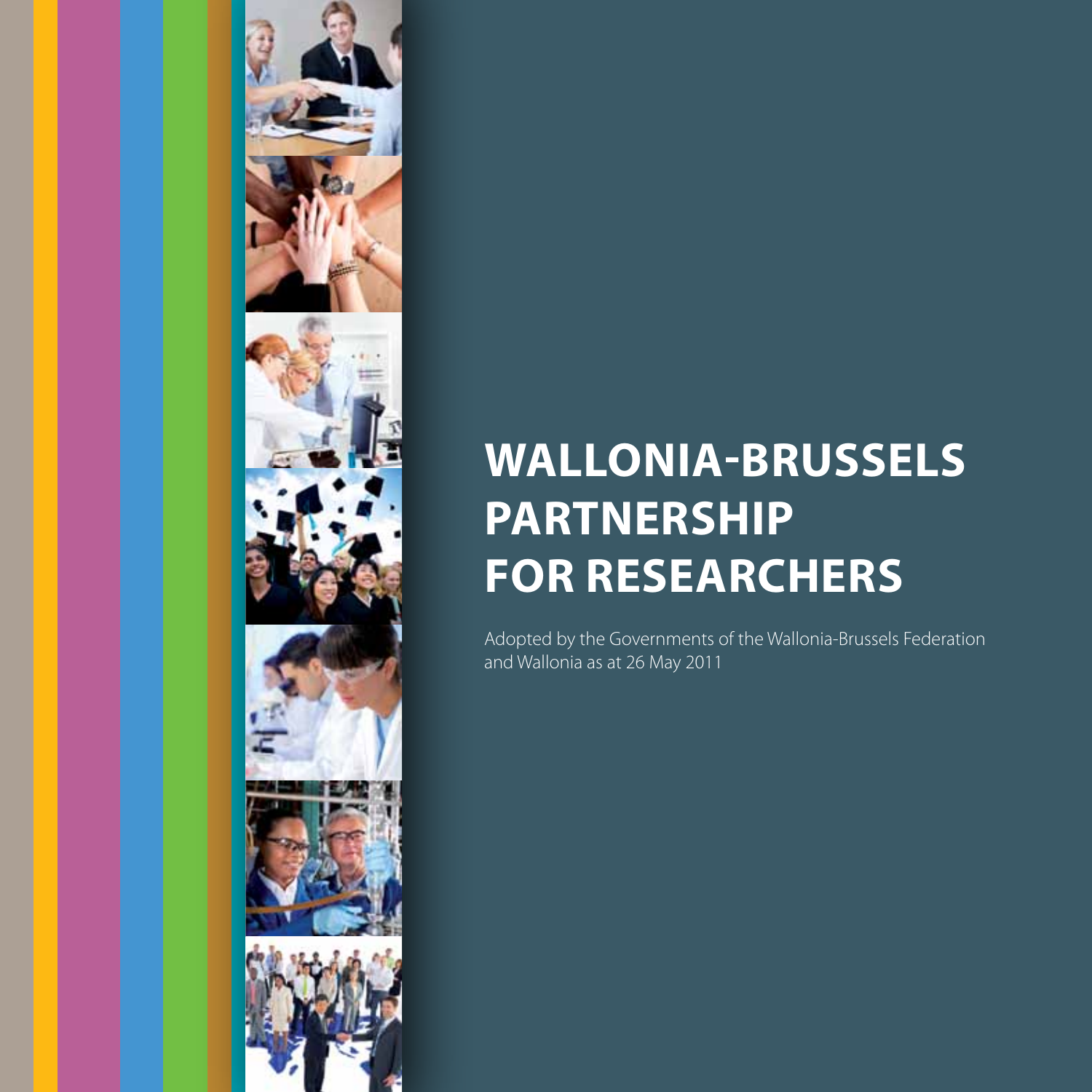## **04 Open recruiting and portability of subsidies**

**08 Social security, tax system, visas and other matters falling under federal authority**

**10 Employment and working conditions**

**14 Training**

**16 Gender equality**

**18 Promote access to jobs after the doctorate**

**21 With the actors, steer the Wallonia-Brussels Partnership for Researchers**

The Wallonia-Brussels Partnership for Researchers is the contribution of the Wallonia-Brussels Federation to the implementation of the European Charter for Researchers, the European Code of Conduct, the European Commission Partnership for Researchers, the recommendations of the Helsinki Group on Women and Science and the human resources strategy of the key initiative "Innovation Union" of the European Union.

It reflects the priority given by the Wallonia-Brussels Federation, through the Declarations of Community and Regional Policy and the Marshall Plan 2.Green, to investments in research and in particular in human capital and R&D personnel. This investment is meant to be both qualitative and quantitative and to approach all the prob lems relating to the careers and the mobility of researchers in an integrated way.

The Partnership is meant to be an open and par ticipatory process that allows the inclusion of the concerns of the actors in research in all their di versity and depending on the specific features of their situations.

It completes the process of signing and imple menting the European Charter for Researchers

by the actors themselves (EURAXESS Wallonia-Brussels) and aims at encouraging and assisting them in this sense. This process also fits into a set of contacts and collaborations with the federal level and the other federated bodies.

The Wallonia-Brussels Partnership for Researchers is worked out in twenty-five actions divided into six chapters that include those recommended by the European Commission Partnership and enriching the concerns demonstrated in the Declarations of Community and Regional Policy and the Marshall Plan 2.Green.

In this way, the public authorities undertake, alongside the actors in research, to place research ers at the centre of the priorities given to the con solidation of research as a driver of the future.

NIA-BRUSSELS PARTNERSHIP<br>SEARCHERS Adopted by the Governments of the Wallonia-Brussels **WALLONIA-BRUSSELS PARTNERSHIP FOR RESEARCHERS WALI**<br>FOR

*03*

## **WALLONIA-BRUSSELS PARTNERSHIP FOR RESEARCHERS**

Adopted by the Governments of the Wallonia-Brussels Federation and Wallonia as at 26 May 2011

Federation and Wallonia as at 26 May 2011



**Many thanks to :**

*The Research Programmes Department of the DGO6 (Public Service of Wallonia) The Directorate General for non compulsory Education and Scientific* 

*Research (DGNORS) The National Funds for Scientific* 

*Research (FNRS)*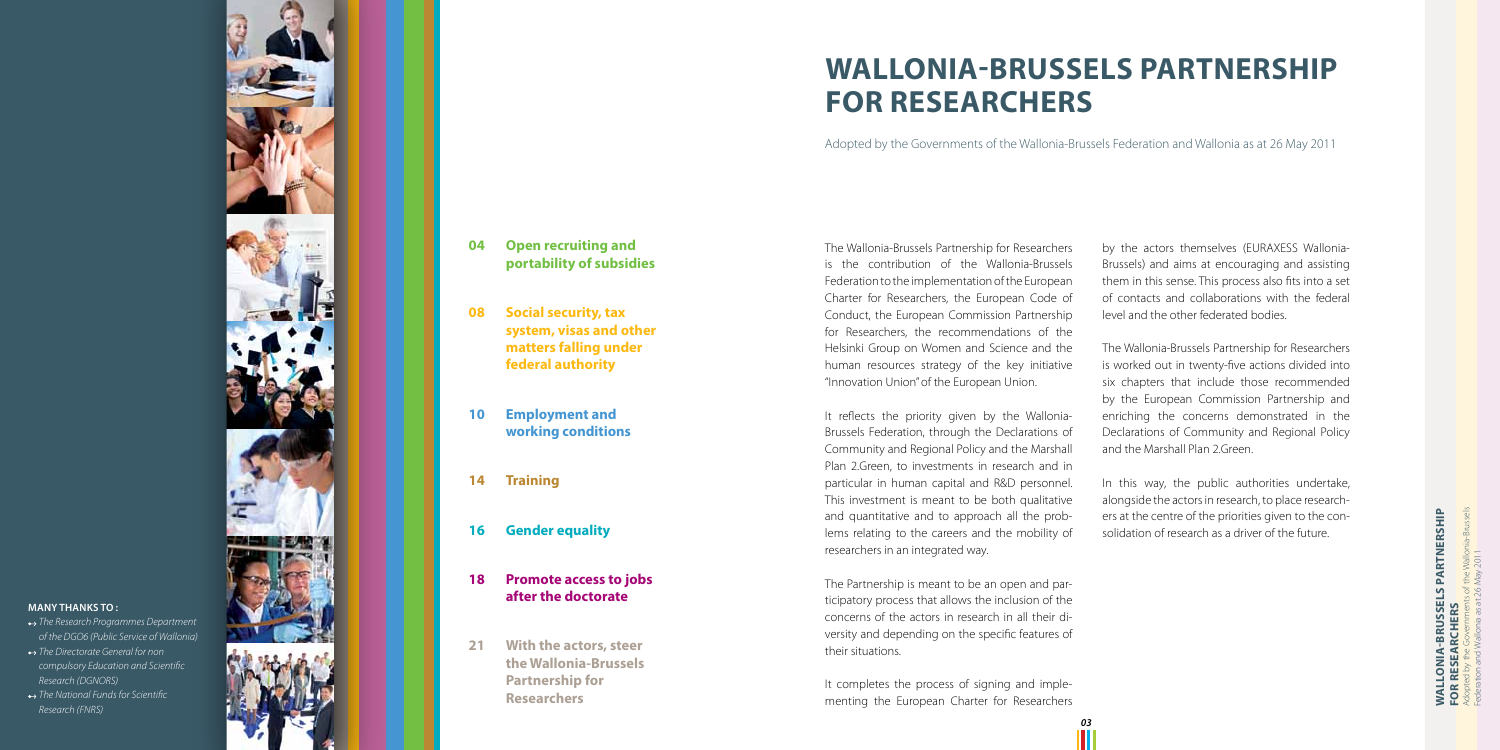*" Member States to ensure open, transparent, competition-based recruitment of researchers, in particular by giving institutions greater autonomy over hiring and by adopting best practice on the recognition of qualifications from other countries. "*

> *Extract from the European Commission Partnership for Researchers*

## Action 1

**Establish recruiting of researchers that is open, transparent, competitive and compliant with the principles appearing in the European Code of Conduct for Researchers.**

- 1. The first concrete measure to be established is the reform (under way) of the recruiting system of the *F.R.S.-FNRS* which involves:
- $\rightarrow$  Eliminating the age criterion formerly applied to applicants for *F.R.S.-FNRS* mandates;
- $\leftrightarrow$  Evaluation criteria that are defined and known to the candidates;
- $\rightarrow$  Increasing the justification for decisions: a consolidated evaluation report of requests validated by the Scientific Commission, signed by the Chairman of the Scientific Commission, and, after decisions by the Board of Directors of the *F.R.S.-FNRS*, communicated to the candidate and to his/her promoter;
- → A procedure that calls more on experts external to the French-speaking Community. This procedure takes place in two stages, with evaluation of the projects by several
- $\rightarrow$  Better advertising of the calls for candidates and the mechanisms for obtaining mandates in *F.R.S.-FNRS*/Associated Funds on different internet sites (*F.R.S.-FNRS*, EURAXESS, etc.);
- → A redeveloped internet site containing information of better quality on the procedures of the *F.R.S.-FNRS* (mechanisms, calls, results, etc.).

## **Open recruiting and portability of subsidies**

**The Wallonia-Brussels Federation undertakes to promote open and transparent selection procedures in the recruiting of researchers and to give priority concerning procedures to establishing equality of the researchers in regard to different origins, status and professional careers.** 



individual experts, a majority outside of the CfWB, and classification in a useful order of all the projects by a Scientific Commission of 15 Members (9 international members including the Chairman - and 6 CfWB members who are not promoters of the call under way);

This reform has been operational since January 2010 and is the object of an evaluation and a consultation with the researchers.

2. Within the universities, these practices have already been long established and could follow an evolution similar to that of the *F.R.S.-FNRS*. The Government will examine, in consultation with the universities, the possibilities for the extension of these measures to contractual researchers.

## Action 2

## **Promote best practices concerning the recognition of degrees and the equivalency procedures.**

1. The first measure concerns the application of the Lisbon Recognition Convention that entered into force as at 1 September 2009.

The Council of Europe Convention on the recognition of qualifications relating to higher education in the European region, signed on 11 April 1997 in Lisbon, was signed by Belgium on 7 March 2005. The Parliament and the Government of the French-speaking Community ratified the Lisbon Recognition

*05*

## *" Member States and Commission to ensure that all publicly funded researchers' positions are openly advertised online, in particular*

# *through EURAXESS. "*

*Extract from the European Commission Partnership*

*for Researchers*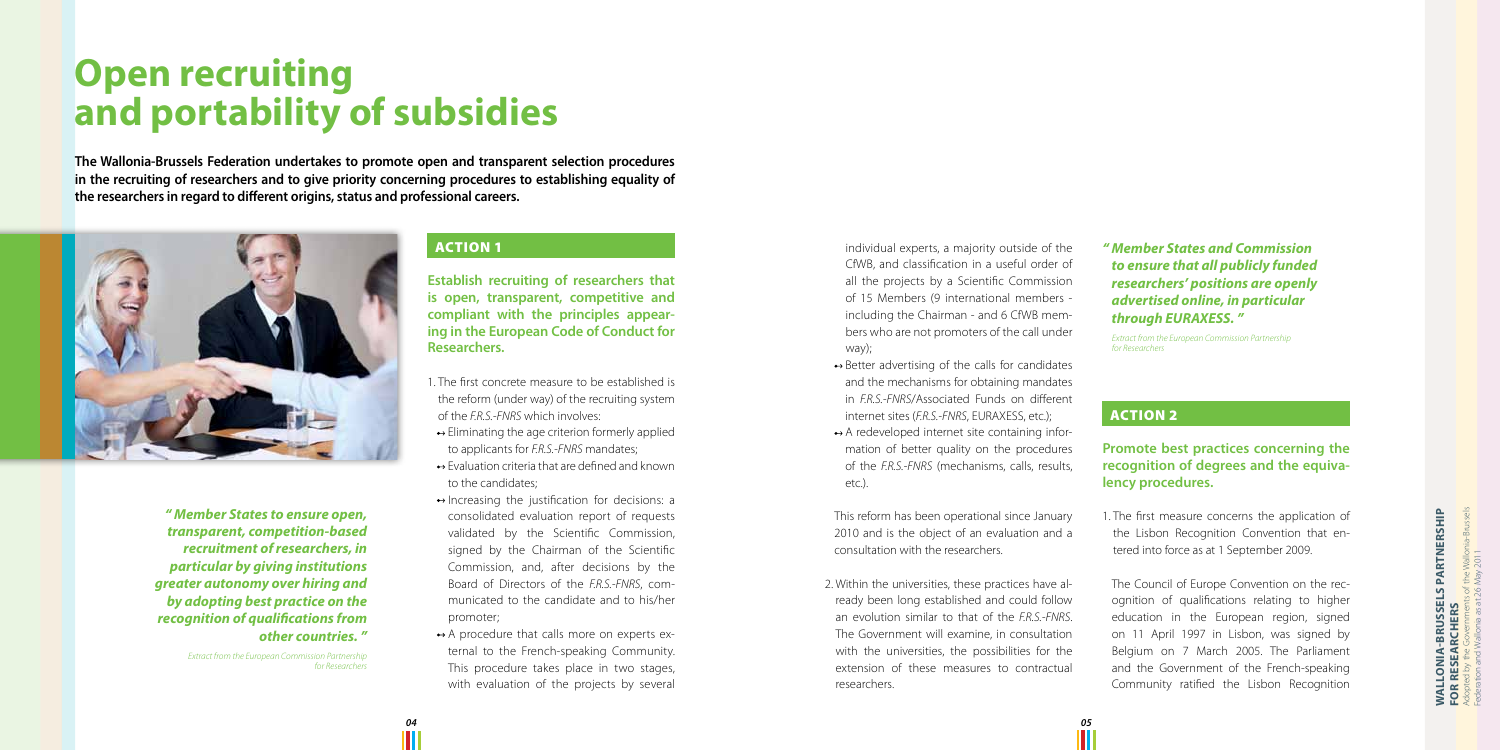Convention in July 2007. This Convention en tered into force as at 1 September 2009.

- Decisions about recognition based on rel evant information;
- $\leftrightarrow$  Responsibility of the applicant to supply the necessary information;
- $\rightarrow$  Responsibility of the competent institutions and authorities to supply information to the applicant;
- $\leftrightarrow$  Responsibility of the Member States as to the instructions given to the educational es tablishments to facilitate the evaluation of qualifications;
- $\leftrightarrow$  Justification of refusals to grant recognition.

The basic principles contained in the Lisbon Convention are currently being complied with:

The Minister of Higher Education ensures the im plementation in the French-speaking Community, with the support of the Directorate General for Non-compulsory Education and Scientific Research (*DGENORS*) within the Ministry.

It is currently examining the procedures for grant ing equivalency in order to improve them and bring them into complete harmony with the aforementioned Convention.

2. The second measure in this action concerns the simplification of the procedures for requesting FRIA grants for foreign degrees.

Currently the *FRIA* decree requires that candi dates who have done their second cycle stud ies abroad be in possession of an equivalency of their degree at the time of the submission of their application to the *F.R.S.-FNRS*.

The Government will amend the *FRIA* decree in order to eliminate this requirement, with the intention of encouraging foreign researchers to submit their application, and to simplify the administrative procedures relating to this step. Degree holders will still have the possibility of submitting a request for equivalency to the ad ministrative services of the *DGENORS*. A discus sion will also be undertaken on maintaining this requirement for candidates for *F.R.S.-FNRS* man dates and holders of a second cycle diploma is sued abroad.

- $\rightarrow$  Proposing a policy for publication of job offers financed by public funds and developing a communication campaign intended to support this policy.
- Publishing on EURAXESS Jobs the calls for can didates for obtaining a FRIA grant or a *F.R.S.- FNRS* mandate.
- $\rightarrow$  Encouraging the universities to publish links to their job offers sites and to publish their vacant positions directly on the EURAXESS Jobs site.
- $\leftrightarrow$  Ensuring the visibility of job offers of EURAXESS Jobs on the portal http://www.euraxess-cfwb.be
- Making an inventory of the grants and fellow ships in the French-speaking Community/ Wallonia-Brussels and incorporating this infor mation into EURAXESS Jobs.

Parallel to this simplification, more extensive advertising will be done for this mechanism on different internet sites (see Action 3).

3. Moreover, for mandates reserved for holders of the degree of doctorate, the current procedure which is carried out in cooperation with the university institutions shows the necessary guaran tees of efficiency, equity and transparency.

## **ACTION 3**

**Publish online, especially via the European EUR AXESS Jobs portal, as well as doctorat.be, all the vacancies in uni versity posts, the grants and mandates of the** *F.R.S.-FNRS* **as well as those of other actors in research.**

## **WALLONIA-BRUSSELS PARTNERSHIP** Adopted by the Governments of the Wallonia-Brussels **WALLONIA-BRUSSELS PARTNERSHIP** s of the Wallon<br>- 26 May 2011 **FOR RESEARCHERS**

The Government is in favour of the consolida tion of the action of the "EURAXESS Jobs" group

which since January 2010 has been bringing to gether representatives of the universities, of the administration and of the *F.R.S.-FNRS* with the missions of:

This consolidation will occur in particular through an extension to other actors in research. The in stitutions of higher education, research centres and other actors in the public, private and nonprofit sectors will also be invited to publish their job offers online, especially on the EURAXESS Jobs platform.

In addition the Government will support the portal www.doctorat.be through which all the CVs of the PhDs of the French-speaking Community are put online, as well as job offers of companies and research institutions. The con vergence and the synergies between this portal, other similar initiatives and EURAXESS Jobs will be encouraged.

### Action 4

## **Improve the information on services to researchers, in particular researchers in situations of mobility.**

The universities and the *F.R.S.-FNRS* are develop ing an information policy for hosting researchers IN and assistance to the mobility of researchers OUT with specific tools. This approach will be co ordinated and encouraged.

The information on the research conditions in the French-speaking Community will be designed not only for researchers in a situation of mobility and their specific needs, but also more generally for all researchers.

A discussion will also be carried out in regard to researchers pursuing their career outside of the academic and university framework, including the way of offering them a structural connection with recognised institutions.

*07*

Federation and Wallonia as at 26 May 2011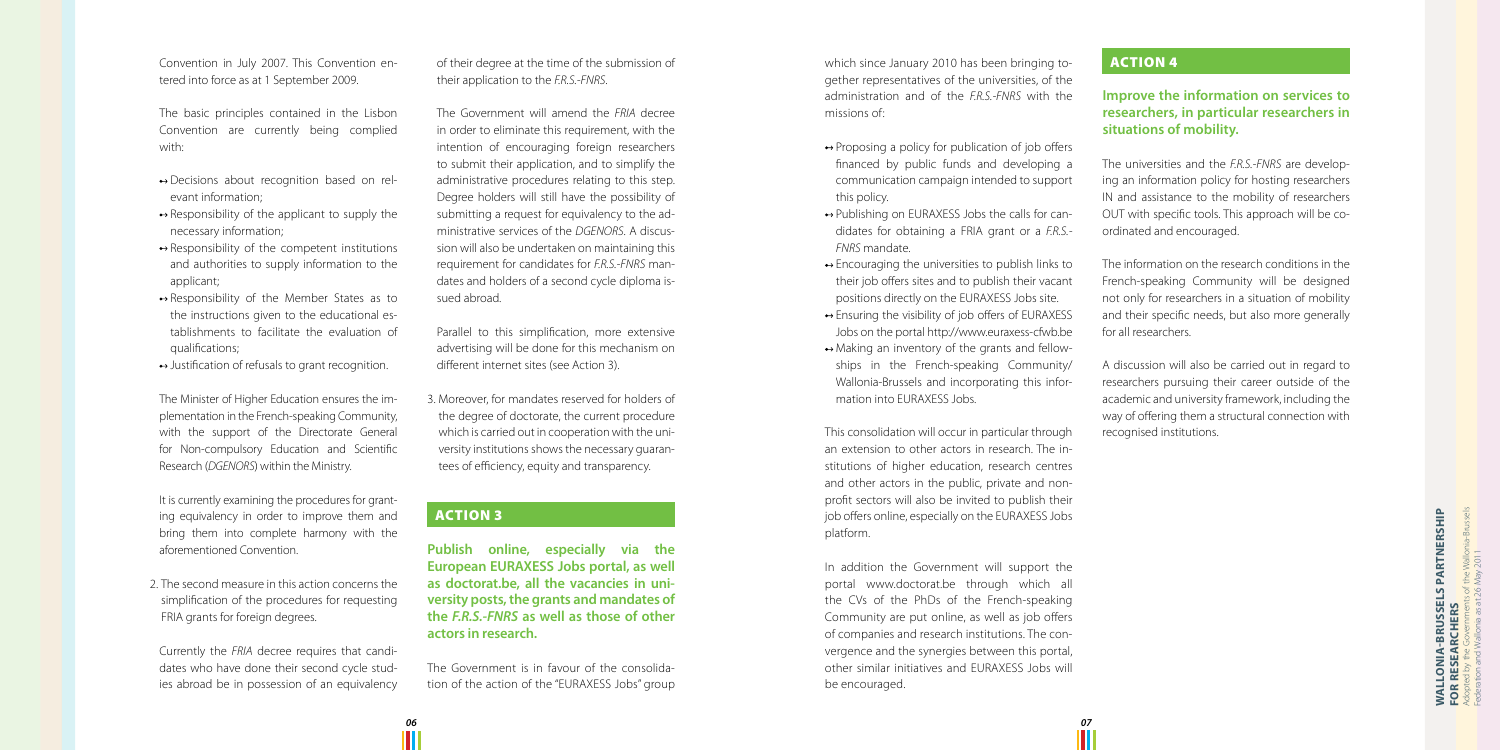**Encourage setting up permanent con sultation between levels of power in Belgium on issues of federal compe tence that have an impact on the ca reers of researchers.**

On the occasion of the Belgian Presidency of the European Union (second half of 2010), especially the seminar of 8 November 2010 on scientific visas and the conference "Careers and Mobility of Researchers" of 9 and 10 November 2010, the importance of a multi-level approach to all the problems connected with the careers and the mobility of researchers was confirmed. In a fed eral system like Belgium's, all the levels of power must cooperate for this purpose.

This is why the Government will propose, on behalf of Wallonia and the Wallonia-Brussels Federation, to the other levels of power (Federal Belgium, Flanders, Brussels-Capital Region) continuous consultation on issues of federal or

## **Social security, tax system, visas and other matters falling under federal authority**

**MALLONIA-BRUSSELS PARTNERSHIP**<br>FOR RESEARCHERS Adopted by the Governments of the Wallonia-Brussels s of the Wallor<br>26 May 2011 Federation and Wallonia as at 26 May 2011**FOR RESEARCHERS**

**The Wallonia-Brussels Federation undertakes to promote conditions regarding taxes, social security and the granting of visas that favour the equality of conditions between researchers of all origins, within the scope of the federalism of Belgian cooperation and in keeping with Belgian traditions concerning the social model and hosting.** 



## **ACTION 5**

shared competence that have an impact on the careers of researchers, in particular social secu rity, tax issues and visas.

## **ACTION 6**

## **See to it that research grants awarded in the French-speaking Community and in Wallonia are subject to social security.**

It is important to provide social coverage to the beneficiaries of research grants in order to im prove the working conditions and strengthen the attractiveness of our Community for foreign researchers.

The Government will identify the situations for which corrective measures will be necessary, without the measures representing a financial surcharge for the host institutions.

*09*

**WALLONIA-BRUSSELS PARTNERSHIP**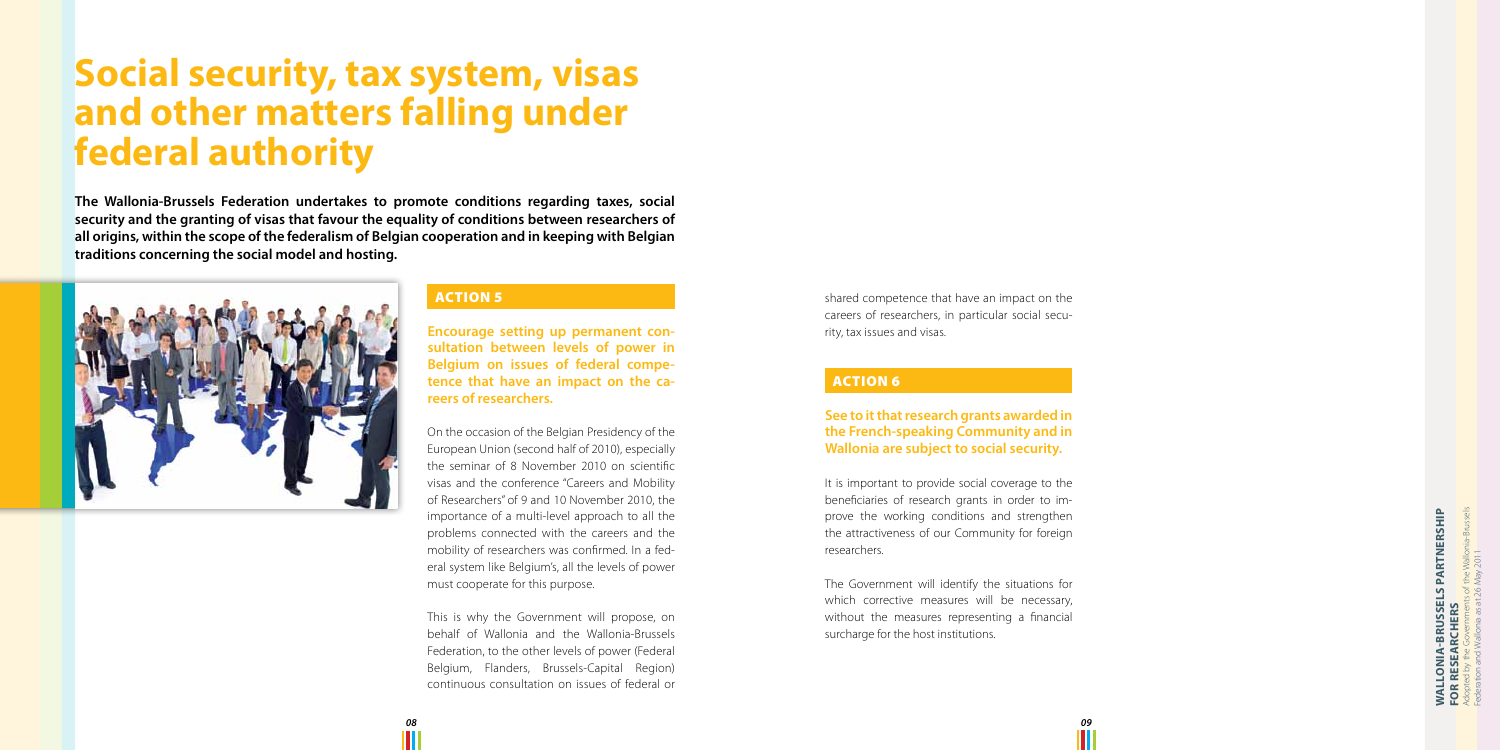*" Member States, funders and employers to progressively introduce more flexibility in contractual and administrative arrangements and relevant national legislation for senior and end-of career researchers to reward good performance and allow non-standard career paths. "*

> *Extract from the European Commission Partnership for Researchers*

## **ACTION 7**

**Through appropriate legal and/or financial measures, support the efforts to implement the Charter and the Code made by universities, institutions of higher education, authorised research centres and the** *F.R.S.-FNRS***.** 

The "EURAXESS-Rights" group, which since 2010 has been bringing together representatives of the universities, the *F.R.S.-FNRS* and the administration, has defined a communication plan in the French-speaking Community Wallonia-Brussels for the implementation of the Charter and the Code.

 $\leftrightarrow$  Knowledge of the strategy by the Commission. → Self-evaluation after two years, and external evaluation after four years.

Then, in order to encourage establishing a human resources (HR) strategy, in each institution (including the *F.R.S.-FNRS*), and each according to its own means, the group was mandated according to a procedure in four stages:

- Analysis of conformity of the procedures of the institutions in respect of the 40 principles of the Charter and the Code.
- ↔ Definition of the priorities of the HR strategy for each institution.

## **Employment and working conditions**

**The Wallonia-Brussels Federation undertakes to promote attractive working conditions for the researchers, and to harmonise them whatever their origins, status, contracts or financing methods.** 

*10*

Ш



Setting up the HR strategy within the universities also constitutes a means of identifying the problems encountered by researchers and research institutions and developing legislative and regulatory adaptations that are able to respond to them.

The institutions of higher education (via the *CGHE* and *ADISIF*) and the research centres (via *ACCORD-Wallonie*) have also been invited to participate in this initiative. Information sessions have been held within these institutions by the administration at their request. The divisions of the Walloon Agricultural Research Centre (*CR*A-W), the Scientific Institute of Public Service (*ISSeP*) and the Permanent Conference of Territorial Development (*CPDT*) have also been made aware of the advantages of this procedure through the intermediary of the supervisory Ministers.

In December 2010 the universities started to submit their HR strategies to the European Commission, and some of them have already received from the Commission their logo of HR excellence that recognises this effort.

The Government's objective is the recognition of the HR strategies of all the research organisations of the Wallonia-Brussels Federation, and especially of the universities and the *F.R.S.-FNRS*, by the granting of this logo by the European Commission.

In addition, the Government will support the implementation of the HR strategies within the research organisations, within the limits of the budgetary resources available.

### Action 8

## **Evaluate the implementation of the decree of 19 July 1991 relating to the careers of scientific researchers.**

A procedure for evaluating the implementation of this decree will be set up by the Minister of Research, jointly with the Minister of Higher Education.

This evaluation will be carried out on the one hand with the public research organisations concerned, and on the other hand with the trade union organisations.

**WALLONIA-BRUSSELS PARTNERSHIP**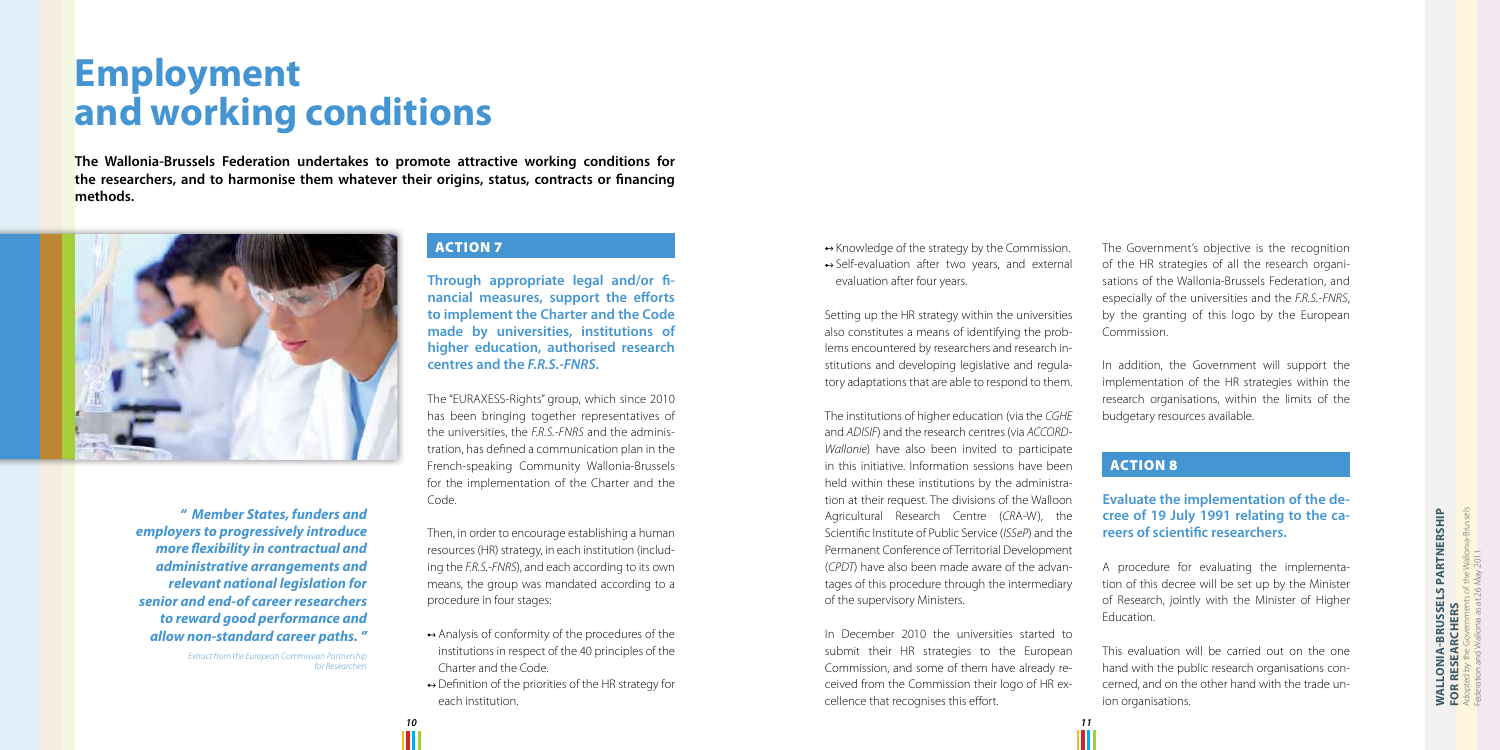### **ACTION 9**

## **Promote the quality and the continuity of researchers' careers as well as the leg ibility of their status.**

The profession of "researcher" is currently exercised under a multiplicity of statuses covering very di verse pay grade conditions and career prospects. This diversity and this spread of careers lead to a significant rotation of teams, which harms both their stability and the quality of their work. This finding was the object of an inventory within a working group of the Council on Scientific Policy submitted as at 19 May 2006 as well during the research sittings organised from November 2008 to May 2009.

The declaration of the Community policy drew from this the conclusion that it was necessary to progress on the path toward harmonising and strengthening the statuses in order to promote the quality and the continuity of researchers' careers as well as the legibility of their status and the portabil ity of their rights and their seniority. Round tables relating to higher education have also tackled the problem of the status of staff members.

On 6 September 2010, the Bureau of the *CESRW* adopted Opinion A.1011 of the Council on Scientific Policy on this subject and transmitted it to the Minister of Research.

The sectoral protocol of agreement for Education 2011-2012 also attacks this problem through sev eral measures.

**WALLONIA-BRUSSELS PARTNERSHIP** Adopted by the Governments of the Wallonia-Brussels s of the Wallon<br>- 26 May 2011 Federation and Wallonia as at 26 May 2011**FOR RESEARCHERS**

The Ministers of Higher Education and of Research will make up a working group to

present new proposals to the Government, con nected with Action 8.

## Action 10

## **Examine the methods of creation of a scientific status for the "new activities" in research.**

The research sector, in particular the Walloon Council on Research Policy and the *F.R.S.-FNRS*, has brought out the necessity of recognising cer tain specific activities of research which do not al ways benefit from such recognition, in particular those of:

- → confirmed senior researcher and project coordinator;
- $\rightarrow$  joint research programme manager;
- $\leftrightarrow$  technological platform manager (or scientific logistician connected with large equipment);
- $\leftrightarrow$  assessor (technological intermediary);
- $\leftrightarrow$  etc.

The Government will start up an examination of this question with the actors concerned.

## Action 11

**Ensure the monitoring of the "EUR AXESS-Rights" process at a high level.** 

In view of the quality of the inter-university group procedure "EURAXESS-Rights" concerning in formation, awareness raising and evaluation by peers on a voluntary basis, the Government wants

to make this permanent at a high level. Its compo sition will reflect the development of the research organisations involved in implementing the HR strategies.

*13*

**WALLONIA-BRUSSELS PARTNERSHIP**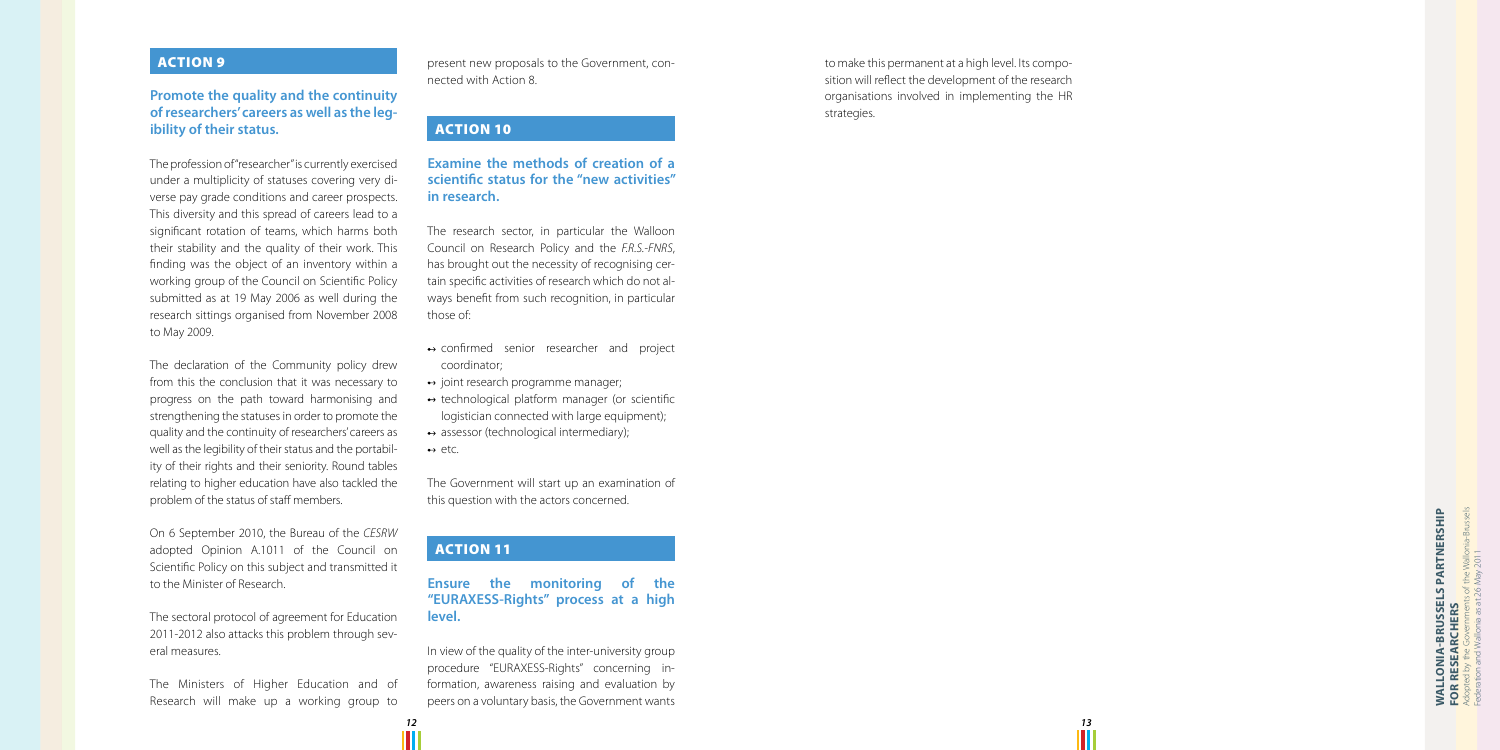**Evaluate and identify good practices concerning doctoral training programmes.** 

The Government will put in place the evaluation of doctoral schools close to the *F.R.S.-FNRS* created by the decree of 31/03/2004 as well as the organisation of doctoral training programmes by the university academies.

The Government will examine the conclusions coming from the actions carried out within the framework of the workshop project "the transition between the university and the professional world: the case of the Doctorate in research" organised in 2010 by the Foundation of European Regions for Research in Education and Training (*FREREF*).

Within the framework of this evaluation, special attention will be given to the acquisition of so-called transversal competences (not connected with the scientific discipline of the area of research).

In addition, the Government will examine how to improve the interactions between universities, companies and other actors in civil society in

## **Training**

**The Wallonia-Brussels Federation undertakes to strengthen its training measures for researchers, whether before, during or after the doctorate.**



the training for research and in the acquisition of transversal competences.

## **ACTION 13**

**Encourage stimulation of international doctoral schools by the teams of the**  *CfWB***.**

The Government will examine the procedures for support to university teams that coordinate and/ or participate in international doctoral schools or international networks of doctoral schools.

It will establish mechanisms for information on international financing (Initial Training Networks of the 7<sup>th</sup> PCRD, Erasmus Mundus Doctorate, programmes of the *Agence Universitaire de la Francophonie* (University agency of the Frenchspeaking world)) and forms of support appropriate for putting together projects. In order to do this, it will depend upon the existing National Contact Points (NCP), the administrations (including Wallonia-Brussels International) and the bodies that represent the research sector (*CPS, FRS-FNRS, CIUF, CREF, CGHE, ACCORD-Wallonia,*  etc.).

*15*

*" Member States to ensure better links between academia and industry by supporting the placement of researchers in industry during their training and promoting industry financing of PhDs and involvement in curriculum development. "*

*Extract from the European Commission Partnership* 

LONIA-BRUSSELS PARTNERSHIP<br>RESEARCHERS Adopted by the Governments of the Wallonia-Brussels **WALLONIA-BRUSSELS PARTNERSHIP** Federation and Wallonia as at 26 May 2011of the \<br>26 May **FOR RESEARCHERS** WALI<br>FOR I

*for Researchers*

*" Member States to develop and support 'national skills agendas' to ensure that researchers are equipped with the necessary skills to contribute fully to a knowledgebased economy and society throughout their careers. "*

> *Extract from the European Commission Partnership for Researchers*

## **ACTION 12**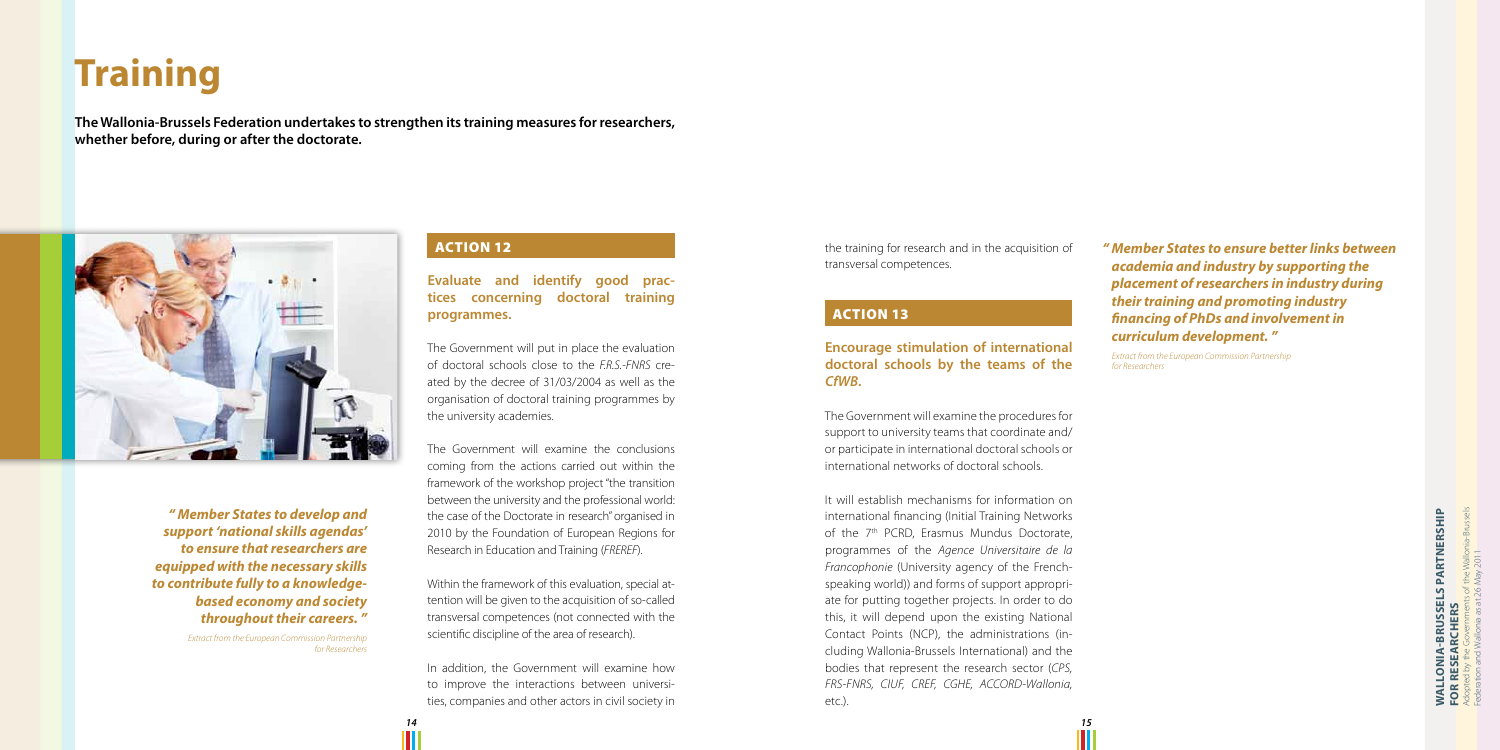## **Issue recommendations concerning leave for special circumstances.**

The Government will examine the recommendations of the "Women and Sciences" group on the subject of implementing legislation on leave due to circumstances in order to promote the best practices within all the research organisations of the French-speaking Community. Following up on these recommendations will form part of the implementation of the present Partnership, in particular in relation to actions 8 and 9 above.

## **ACTION 15**

**Issue recommendations on the subject of the composition of juries and scientific commissions.** 

The Government will examine the recommendations of the "Women and Sciences" group concerning the composition of juries and scientific commissions in order to promote best practices in all the research organisations of the Frenchspeaking Community. It considers in general that

## **Gender equality**

**The Wallonia-Brussels Federation undertakes to promote equality between men and women in scientific careers and to incorporate this dimension into all the existing tools with regard to equal opportunities.** 



*16*

this composition must in the end tend toward parity. Following up on these recommendations will form part of the implementation of the present Partnership.

## Action 16

**Adopt measures aiming at integrating the problem of differences in life courses into the evaluation of scientific dossiers.**

> $\leftrightarrow$  the development of solutions to the problems identified (legislation, university regulations,

- $\leftrightarrow$  the identification of problems encountered by female researchers;
- practices;
- university practices, etc.).

The Government will examine the recommendations of the "Women and Sciences" group on the subject of assessment criteria of the dossiers and the evaluation of scientific production as well as the facilitation of mobility in order to promote best practices within all the research organisations of the French-speaking Community. Following up on these recommendations will form part of the implementation of the present Partnership.

## Action 17

## **MALLONIA-BRUSSELS PARTNERSHIP**<br>FOR RESEARCHERS Adopted by the Governments of the Wallonia-Brussels **WALLONIA-BRUSSELS PARTNERSHIP** Federation and Wallonia as at 26 May 2011of the \<br>26 May **FOR RESEARCHERS**

## **Support associations for promoting women in scientific careers.**

Within the limits of the budgetary resources available, special attention will be paid to the financing of associations aiming at equality between men and women in the area of research.

## Action 18

**Incorporate the question of gender into course programmes.**

The question of gender, its incorporation into course programmes and its visibility as a research discipline will be examined depending on the recommendations previously issued by several actors in the area of higher education and research.

### **ACTION 19**

## **Strengthen at a high level the following up of these decisions by the "Women and Sciences" working group.**

Within the context of implementing the recommendations of the Helsinki group concerning equality between men and women in scientific careers, the French-speaking Community has established a "Women and Sciences" working group that brings together representatives of the universities, the *F.R.S.-FNRS* and the administration and whose objectives are:

This working group will be made permanent and its action will be fully integrated into the implementation of the present Partnership as well as into the Government's roadmap on Equal Opportunities.

 $\leftrightarrow$  the exchange and dissemination of good

*17*

*" Member States and public research institutions to achieve adequate gender representation in selection and funding bodies, and to systematically adopt policies that enable both men and women to pursue a scientific career with an adequate work-life balance such as developing dual career policies. "*

> *Extract from the European Commission Partnership for Researchers*

## **ACTION 14**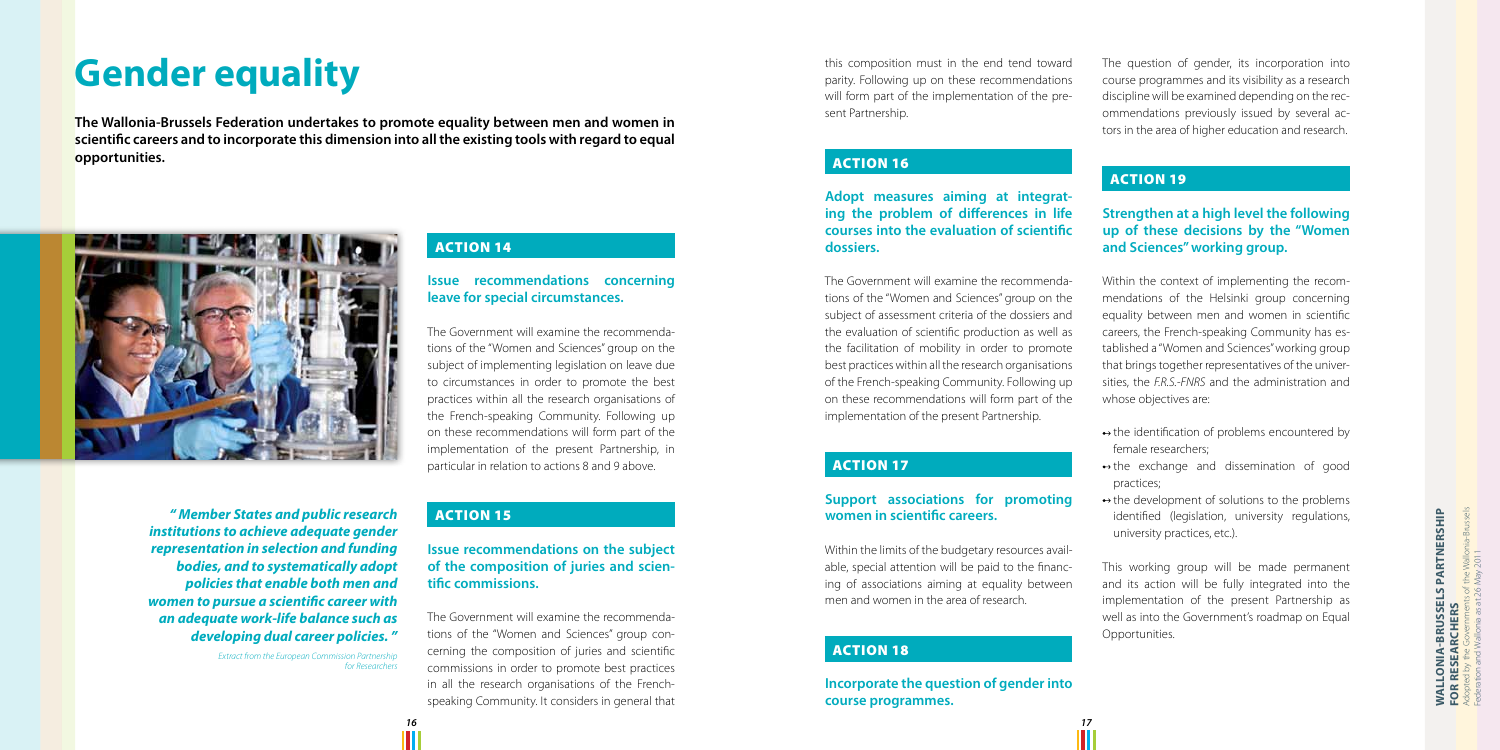## **Support the initiatives facilitating the access of doctorate holders to jobs in the private, public and non-profit sectors.**

The information on the career possibilities for doctorate holders and relating these to the different professional milieus will be enhanced. Besides putting this information online, especially via EURAXESS Jobs and doctorat.be (see Action 3), activities putting people in contact with the professional milieus will be encouraged.

Support for this purpose will be found in particular in the learning from the interregional initiatives PRODOC<sup>1</sup> and UGR<sup>2</sup>, financed under INTERREG-IV, which will make it possible to fit the question of careers into a geographical space expanded to the neighbouring countries.

## **Promote access to jobs after the doctorate**

**The Wallonia-Brussels Federation undertakes to promote access to jobs for holders of a doctorate.** 



### **ACTION 20**

A discussion will be carried out with the university institutions and the *F.R.S.-FNRS* on the means for supporting this learning and making it on-going.

## **ACTION 21**

## **Create a partnership with companies in order to supply the EURAXESS Jobs site with job offers.**

Together with the Walloon Union of Enterprises (Union wallonne des entreprises) the Government will examine the way to supply the EURAXESS Jobs (and doctorat.be) sites with job offers coming from companies.

With the Government of the Brussels-Capital Region it will examine the interaction/interconnection with similar measures being carried out in the Brussels Region.

## **ACTION 22**

**In the end, increase the number of PhDs in the research sector.**

The European Commission evaluates at one million people the number of research posts to be created in the European Union by 2020 within the framework of the implementation of the trajectory for 2020 toward an R&D intensity corresponding to 3% of GDP (1% of it coming from the public authorities). For its part, the Federal Planning Bureau stressed in its report in February 2010 on the system of innovation in Wallonia that one of its primary weaknesses was too low a proportion of staff in R&D in the companies.

Among the efforts to be carried out within this context, the actors in the research sector emphasise the importance of an increase in the number of people holding the title of PhD in this sector, both in the private sector and in the public research organisations.

Such an increase constitutes an objective of the Government among the priorities to be set in the event of the allocation of new resources to research within the context of EU 2020, and within the limits of the budgetary resources available. It will be designed from the point of view of maintaining the quality of working conditions and job security.

*1.* PRODOC *is a regional collaboration through which the organisations of the regions involved (Nord Pas-de-Calais, Hainaut-Namur) work on the professional integration of*  PhDs and young researchers in the cross-border area. PRODOC aims at promoting encounters between doctoral candidates, young researchers and economic actors via cross*border events like the* Doctoriales franco-belges *and job forums. It will also make possible a discussion on making use of doctoral skills and their repercussions for regional*  development and on putting in place, within the laboratories of partner universities, networks of professional integration correspondents/agents, in charge of initiating a rise of *awareness of doctoral students and PhDs of the importance of defining a professional and personal plan. Thanks to the participation of the association* Objectif Recherche *as well as the Wallonia-Brussels and Louvain Academies, this project will cover a majority of the doctorate holders trained in the French-speaking Community.*

*2. The* Université de la Grande Région *(UGR), in which the Wallonia-European university Academy (University of Liege) is participating, benefits from INTERREG-IV financing*  whose ambition is to create a cross-border space of initiative and cooperation in the area of research, through the improvement of the free movement of researchers, thus contributing to a greater attractiveness of the Grande Région. Located within the extension of the project UNISALLL (UNIversities of SArre, Luxembourg, Lorraine and Liege), *previously set up in response to the call launched by DG Research of the European Commission, within the framework of the People Programme of the 7th R&D Framework Programme of the European Union, the UGR initiative also covers a significant share of the doctorate holders trained in the French-speaking Community.*

*19*

Adopted by the Governments of the Wallonia-Brussels WALLONIA-BRUSSELS PARTNERSHIP<br>FOR RESEARCHERS **WALLONIA-BRUSSELS PARTNERSHIP** Federation and Wallonia as at 26 May 2011 $\frac{1}{26}$ **FOR RESEARCHERS**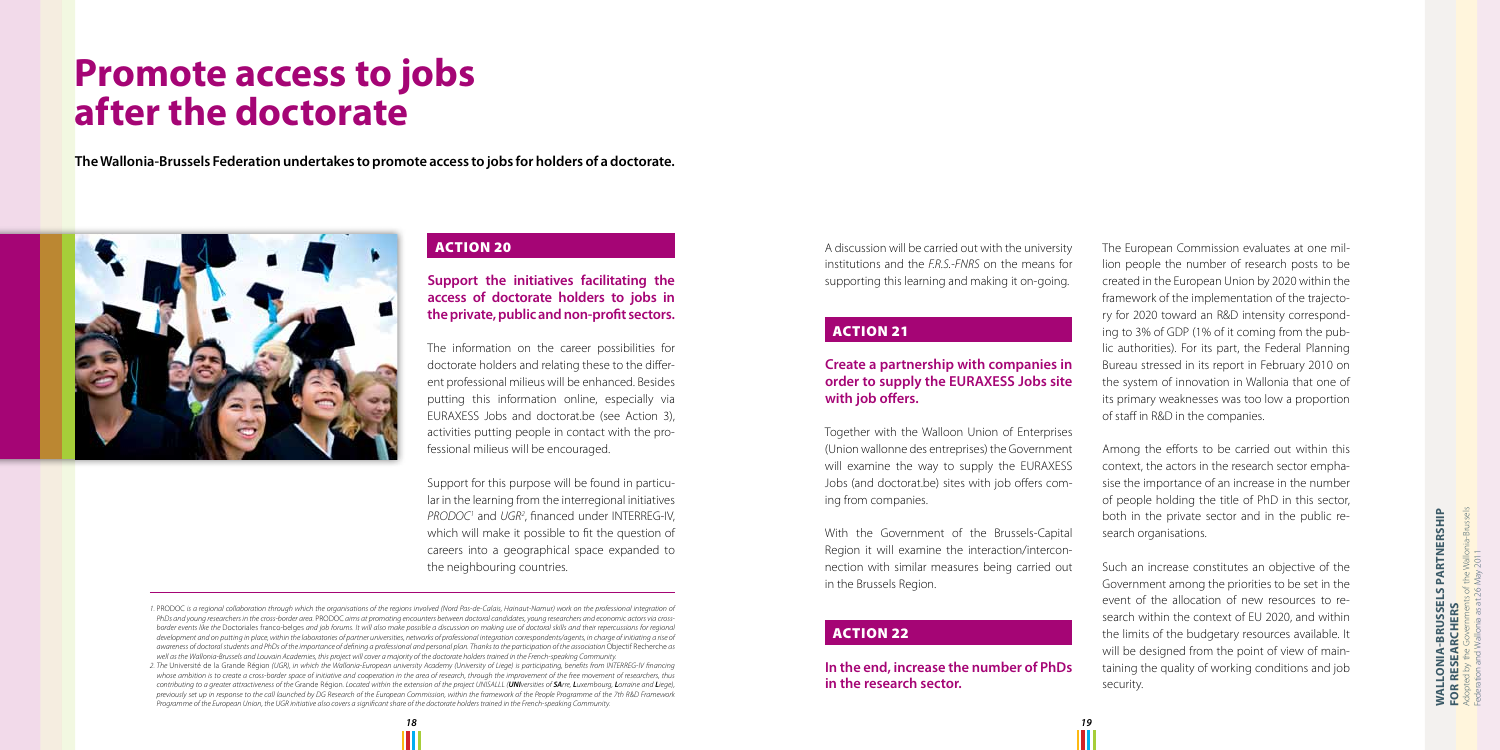In addition, the support of candidates for the European Research Council and the European Marie Curie grants or similar grants via the NCP-FNRS will be strengthened. Incentives for submitting applications will be the object of a discussion with the universities and the *F.R.S.-FNRS* .

## Action 23

### **Improve the system of FIRST POST-D OCs.**

This system is the object of an evaluation within the framework of the Marshall Plan 2.Green.

Launched in 2005, the FIRST Post-Doctorate mechanism of DGO6 aims at the training of young researchers within the framework of two years of post-doctoral research. The sponsoring of the project by a company or an approved Walloon research centre has the objective of transferring scientific and technological potential toward the private sector.

The Government will examine the proposals for improvement of the system that are presented within this framework.

## Action 24

## **Improve the status of PhDs in public service.**

# **MALLONIA-BRUSSELS PARTNERSHIP<br>FOR RESEARCHERS WALLONIA-BRUSSELS PARTNERSHIP FOR RESEARCHERS**

Within the framework of the Marshall Plan 2.Green (2009-2014), a discussion will be carried out with the intention of improving the recognition of the doctorate title within public service, under the re sponsibility of the Minster of Public Service.

In the same spirit, the Government will propose a similar action, on behalf of Wallonia and the Wallonia-Brussels Federation, to the other levels of power (Federal Belgium, Flanders, Brussels-Capital Region).

## Action 25

**Develop transversal actions intended to promote the implementation and the monitoring of the Partnership for Researchers within the Wallonia-Brussels Federation.**

The Government will establish a process of moni toring and steering the Partnership by incorpo rating, on the one hand, the administrative and policy actors concerned with this monitoring, and on the other hand the different actors in research.

The Government and the research administration of the Brussels-Capital Region will be partners in it.



*21*

## **With the actors, steer the Wallonia-Brussels Partnership for Researchers**

Adopted by the Governments of the Wallonia-Brussels s of the Wallon<br>- 26 May 2011 Federation and Wallonia as at 26 May 2011